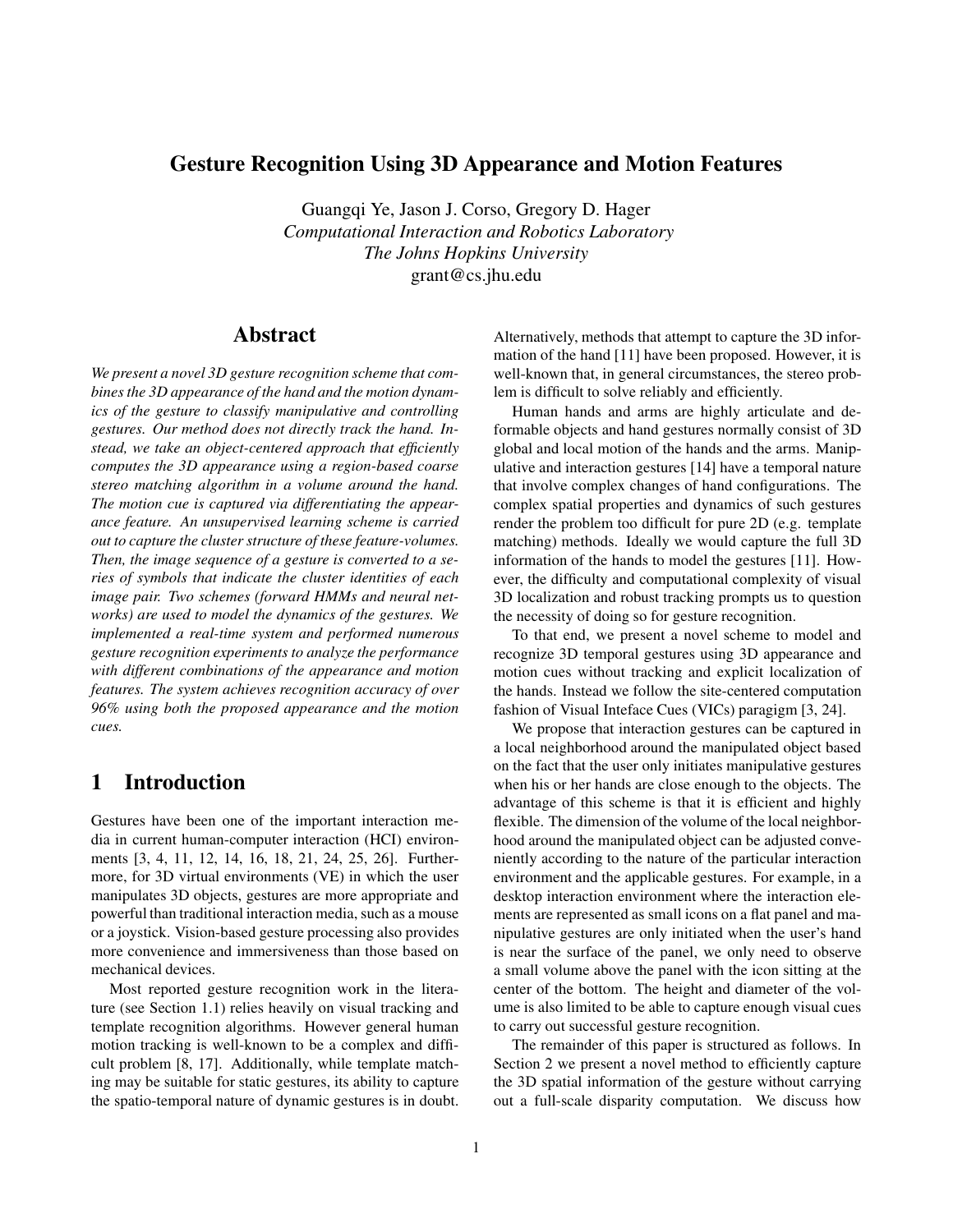to learn the cluster structure of the appearance and motion features via an unsupervised learning process in Section 3. Two ways to model the dynamics of the gestures, i.e., forward HMMs [10, 19] and multilayer neural networks [6], are also presented. In Section 4 we demonstrate our real-time system that implements the proposed method and present the results of gesture recognition.

#### **1.1 Related Work**

[22] gives a general overview of the state of the art in gesture analysis for vision-based human computer interaction. Robust hand localization and tracking, modeling the constraints of hand motion and recognizing temporal gesture patterns are among the most difficult and active research areas. Compared to other technique, such as neural network, rule-based method [14], HMM [23, 24] and its extension [2] is a popular scheme to model temporal gestures.

Many HCI systems [12, 14, 16, 21, 22] have been reported that enable the user to use gestures as a controlling or communicative media to manipulate interaction objects. The hand or fingertips are detected based on such cues as visual appearance, shape and even human body temperature via infrared cameras, etc. A variety of algorithms have been applied to track the hand [22], such as the Kalman filter and particle filter [5].

With a model-based approach [1, 13], it is possible to capture the gesture in higher dimensionality than 2D. In [1] the 3D hand model is represented as a set of synthetic images of the hand with different configurations of the fingers under different viewpoints. Image-to-model matching is carried out using Chamfer distance computation. One of the difficulties of this approach is to construct a good 3D model of the hand that can deal with variance between different users. Furthermore, efficient algorithms are necessary to handle the matching between models and input images. Another approach to capture 3D data is to use special cameras [11], such as 3D cameras or other range sensors. However, the hardware requirement limits its application to general HCI systems.

# **2 Capturing 3D Features of Manipulative Gestures**

Manipulative and controlling gestures have a temporal 3D nature involving the interaction between human hands and other objects. Example subjects include the tools and toys in a VE, interaction elements in a HCI interface, etc. One of the most difficult problems in visual modeling of temporl gestures is data collection. Here we propose an efficient scheme to capture 3D gesture appearance and motion in an object-centered fashion. We assume that the manipulative gestures can be captured in a local space around the manipulated object. The assumption is valid [24] in many HCI scenarios, such as a WIMP-style interface [20].

#### **2.1 3D Gesture Volume**

Given a pair of rectified stereo images of the scene, a disparity map can be computed using a standard correspondence search algorithm. Since we only care about the local neighborhood around the object, we can constrain the stereo search to a limited 3D space around the object. This brings about two advantages: (1) we only care about the small patch of the image centered at the object, and (2) we only need to search through a small number of disparities (depths), which is a volume around the depth of the object. To speed up the disparity computation, we further simplify the process using block matching technique.

Formally, let  $I_l$  and  $I_r$  be a pair of rectified images of the scene. We split the images into tiles of equal size of  $w \times h$ . Here *w* and *h* refer to the width and height of the tile, respectively. Suppose we only consider a local area of size of  $m \times n$  patches, starting at patch  $(x_0, y_0)$ . Given a discrete parallax search range of  $[0,(p-1) \times w]$ , we can characterize the scene using a  $m \times n \times p$  volume *V* as:

$$
V_{x,y,z} = Match(I_{l(x_0+x,y_0+y)}, I_{r(x_0+x+z,y_0+y)})
$$
(1)  

$$
x \in [0, m-1], y \in [0, n-1], z \in [0, p-1]
$$

Note that in the previous equation, the image index indicates a patch of the image, not a particular pixel.

We convert the color images into hue images to reduce the impact of changes in lighting intensity because hue is a good color-invariant model [9]. Furthermore, we perform a comprehensive color normalization process [7] on each image to overcome the variance of illumination and lighting geometry among different interaction sessions. These techniques ensure the relative stability of the appearance feature under different imaging conditions. Different block matching algorithms can be applied, such as sum of squared difference and sum of absolute differences.

Following this scheme, we can extract the features of the image as a very simple vector with the size of  $m \times n \times p$ . The typical size of the extracted appearance vector is from 125 to 1000. In contrast, the size of the original image is  $640 \times 480$  and the size of the local image around a typical object in our experiments is approximately  $150 \times 150$ . Thus, this feature extraction scheme reduces the size of the the input data greatly.

Figure 1 shows examples of the stereo image pair and the extracted 3D feature of the scene. It can be seen that the extracted feature volume characterizes the different configuration of the user's hand with respect to the target interaction subject.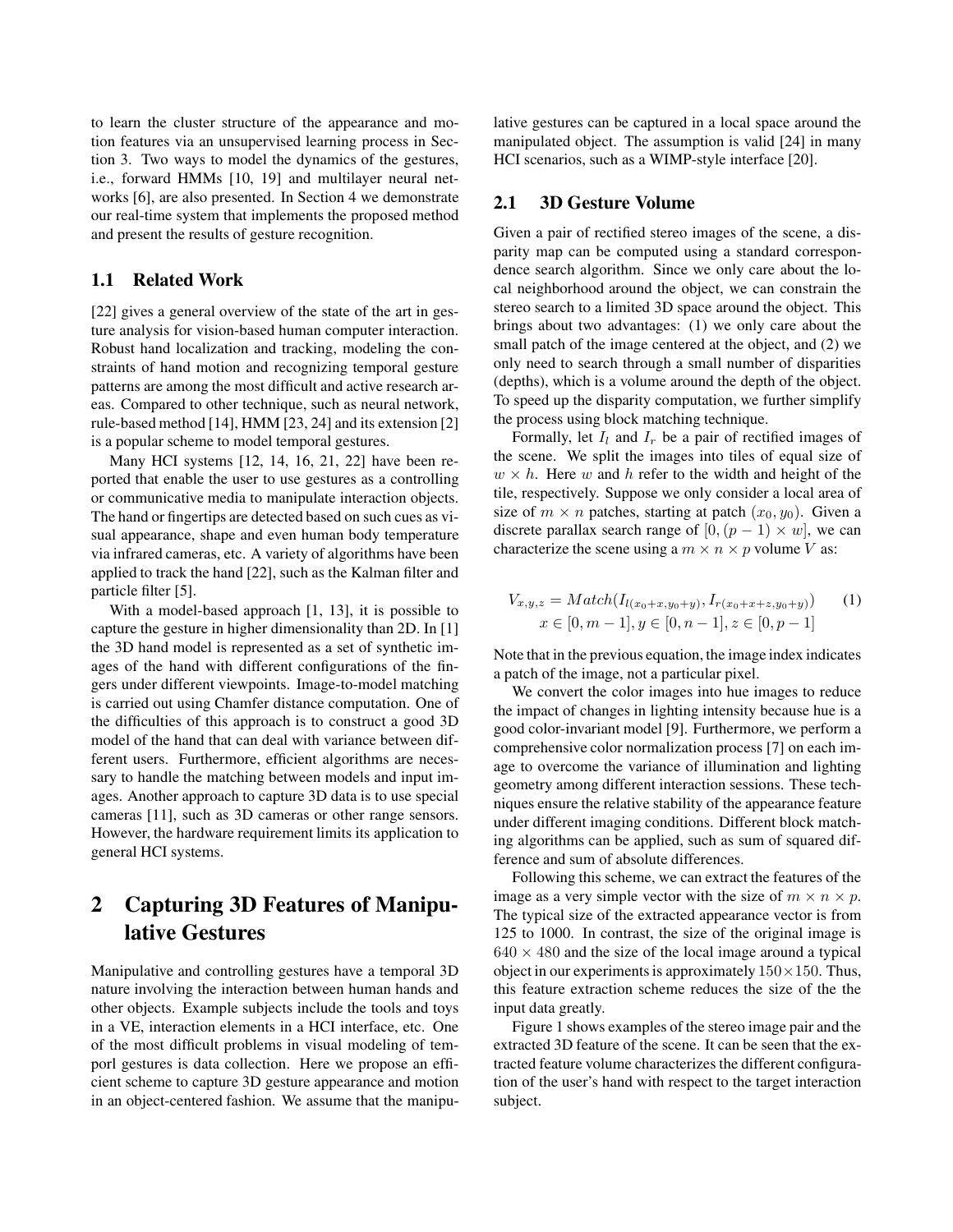

Figure 1: Examples of the image pair and extracted appearance feature. Left and middle column display left images and right images of the scene, respectively. Right column shows the bottom layer of the feature volume (i.e., *Vx,y,z* with  $z = 0$ )

### **2.2 Motion by Differencing**

Since we represent the 3D appearance of the gesture images using feature vectors, one simple way to capture the motion information of the gestures is to compute the the displacement in this feature space. In our real-time experiment, the change between consecutive frames is normally very small because of the high frame rate. Thus we compute the difference between the appearance feature of the current frame and that of several frames before.

$$
Motion_i = V_i - V_{i-k}, \ \ i = k+1, ..., M \tag{2}
$$

One way to combine the appearance feature and the motion feature is to concatenate the two vectors to form a larger vector. This new vector contains both the static and temporal information of the gesture.

Given an image sequence that contains a particular manipulative gesture, we convert the sequence into a series of vectors, or points in the gesture volume or gesture motion space. Thus, the gesture can be conceptualized as a directed path connecting these points in the appropriate order. Intuitively we can model the gesture by learning the parameters of such a path. However, this appearance or motion space is still a relatively high-dimension space, making the learning and recognition difficult to handle.

## **3 Learning the Gesture Structure**

### **3.1 Unsupervised Learning of the Cluster Structures of 3D Features**

Given a training set of image sequences containing a group of valid gestures, we build a new set of appearance or mo-

tion vectors following the technique described in the previous section. It can be expected that there will be much redundancy of information because the training set contains repeatable gestures and there are only a limited number of gestures in the set. Actually in our current experiment containing six manipulative gestures, using a PCA technique on the 125-dimension appearance feature that we extracted from over 600 gesture sequences, we can achieve an average reconstruction error of less than 5% using only 8 eigenvectors. Therefore, we are able to characterize the appearance or motion feature of the gestures using data of much lower dimensionality without losing the capability to discriminate between them.

One of the popular ways to model temporal signals is to learn a statistical model [6]. However, the size of training data needed for statistical learning normally increases exponentially with the dimensionality of input features. This curse of dimensionality is one of the reasons that visual modeling of gestures is difficult. Thus we propose to reduce the dimensionality of the 3D feature by learning its cluster configuration.

Since the raw 3D feature data is of high dimensionality and difficult to cluster via intuitive ways, we propose a unsupervised method to learn the cluster structure. Basically we implement a K-means algorithm to learn the centroid of each of the clusters of the feature sets. The choice of the number of clusters is empirical. We then represent each vector using a symbol that indicates its cluster identity. In our data sets comprised of 6 gestures, we use less than 20 clusters to describe each of the feature set, including the appearance set, the motion set and the appearance-motion combination set.

#### **3.2 Gesture Modeling Using HMM**

We use typical forward HMMs to model the dynamics of the temporal gestures. The input to the HMMs is the gesture sequence represented as a series of symbols with each symbol indicating the cluster identity of current frame. The basic idea is to construct a HMM for each gesture and learn the parameters of the HMM from the training sequences that belong to this gesture using the Baum-Welch algorithm [10, 15]. The probability that each HMM generates the given sequence is the criterion of recognition. The gesture sequence is recognized as the class with the highest probability. Rejection of invalid gestures is based on the thresholding of the best probability. If the highest probability that a sequence achieves on all HMMs is lower than a threshold, the sequence will be rejected. This threshold is chosen to be smaller than the lowest probability that each HMMs generates the sequences that belong to that class in the training set.

In our experiment, we use a 6-state forward HMM to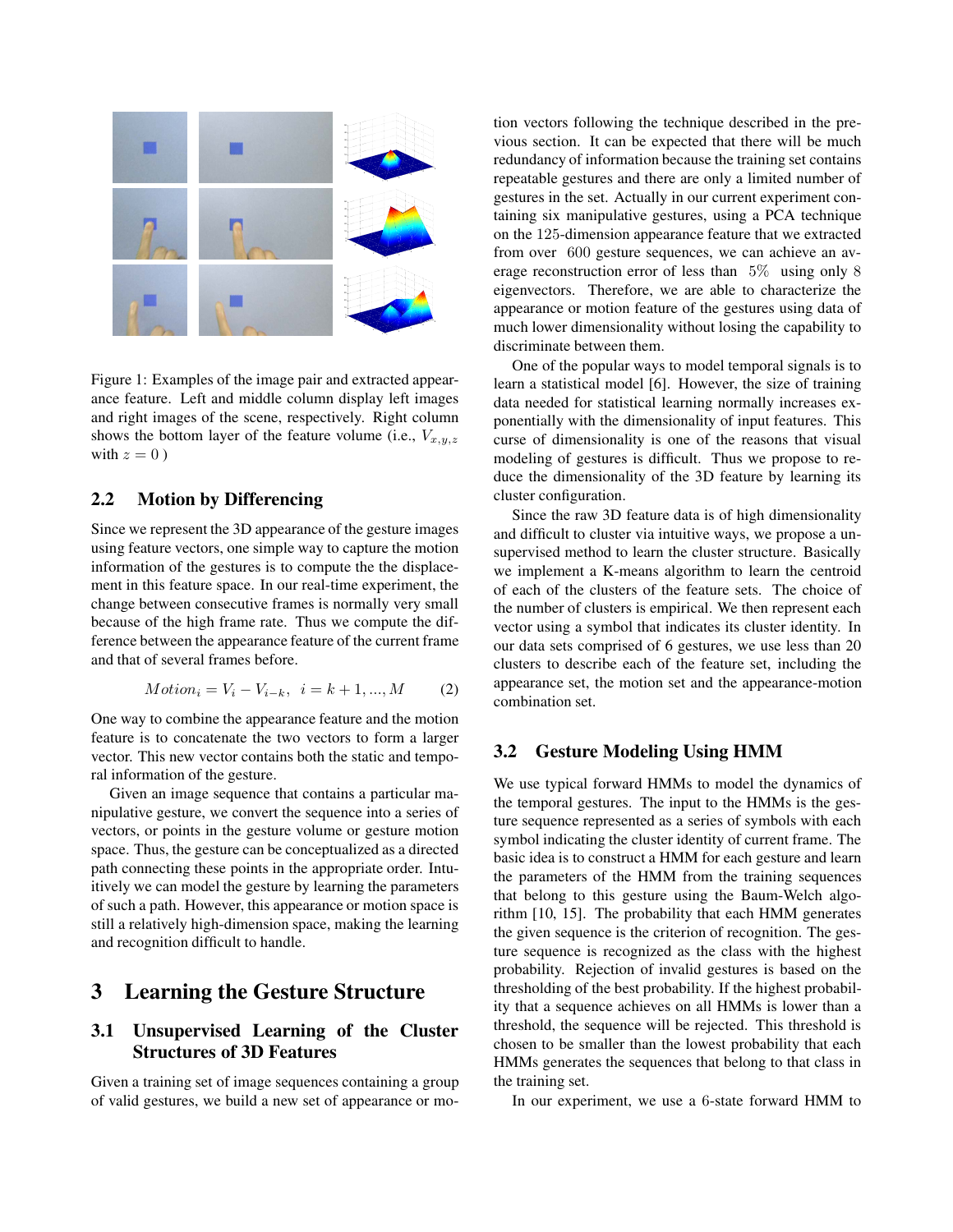model each of the six manipulative gestures. Figure 2 shows the topology of the HMMs.



Figure 2: HMM structure for the interaction gestures

The choice of the number of the states in the forward HMM is based on the intuitive analysis of the temporal properties of the gestures to be modeled. In our current experiment, each of the gestures can be decomposed of less than 6 distinct stages. For example, if we use 3 spatial layers to represent the vicinity of an manipulated object, the gesture of swiping an icon to the left can be viewed as such a configuration sequence of the hand: (1) entering the outer layer of the vicinity of the icon, (2) entering the inner layer (3) touching the icon to select it and (4) swiping the icon by moving the finger to the left side of the icon. Ideally, each of the distinct stages can be modeled by a certain state of the forward HMM. The parameter sets of the trained HMMs verify our expectation, in which the observation probability of each symbols of a gesture is dominantly high in one of the states and very small in other states. Generally speaking, a dynamic process with n stages can be modeled using an n-state forward HMM with similar topology. For example, in [19], four-state HMMs are used to recognize American Sign Language.

## **3.3 Gesture Modeling Using A Multilayer Neural Network**

Another way to learn the gestures is to use multilayer neural networks. The input to the neural network is the whole gesture sequence, which is now a sequence of symbols. The output is the identity of the gesture. To meet the requirement of the neural network, we need to fix the length of each input sequence. We align each sequence to a fixed length by carrying out sub-sampling on those sequences that are longer than the predefined length and interpolation on those that are shorter. The parameters of the network are also learned from training data using the standard backpropagation algorithm [6].

In our current system, the neural network consists of 3 layers, i.e., the input and output layer and the hidden layer. The number of nodes in the hidden layer is chosen to be 50.

### **4 Experimental Results**

#### **4.1 Experimental Setup**

We use 4D touchpad as our experimental platform. We use two color cameras to observe the interaction desktop which is presented as a flat panel on which the interaction elements are rendered. The system is calibrated based on a homography technique so that, for the rendered icons on the panel, a correspondence of the dimension and position of the icon is established between the rendered image and the images captured from the cameras. The user interacts with the objects on the panel using manipulative and controlling gestures. Figure 3 shows the configuration of our experiment platform.



Figure 3: The 4D Touchpad HCI platform.

In our current experiments, we collect gesture sequences consisting of 6 interactive gestures, i.e., pushing a button, twisting a dial clockwise, twisting a dial anti-clockwise, toggle a switch, swiping an icon to the left and swiping an icon to the right.

We implement the system on a PC with dual Pentium III processors. The system achieves real-time speed; the processing is limited by the cameras (30Hz). The system processes the continuous video in the following fashion. For each captured image pair, the appropriate appearance and/or motion features are extracted and the corresponding cluster identity of current features is computed based on trained cluster centroids. We begin the recording of a sequence when the cluster identity represents a valid hand configuration instead of a scene where the hand has not entered the vicinity of the target icon, which we call an "empty" configuration. We carry out the recognition of current sequence and notify the user when a valid gesture is recognized. The recording of current sequence is then terminated and the system enters a new cycle. Another case for ending current sequence is that the system continuously observes empty configuration for several frames.

#### **4.2 Gesture Recognition Results**

To perform training of the HMMs and the neural network, we record over 100 gesture sequences for each of the 6 ges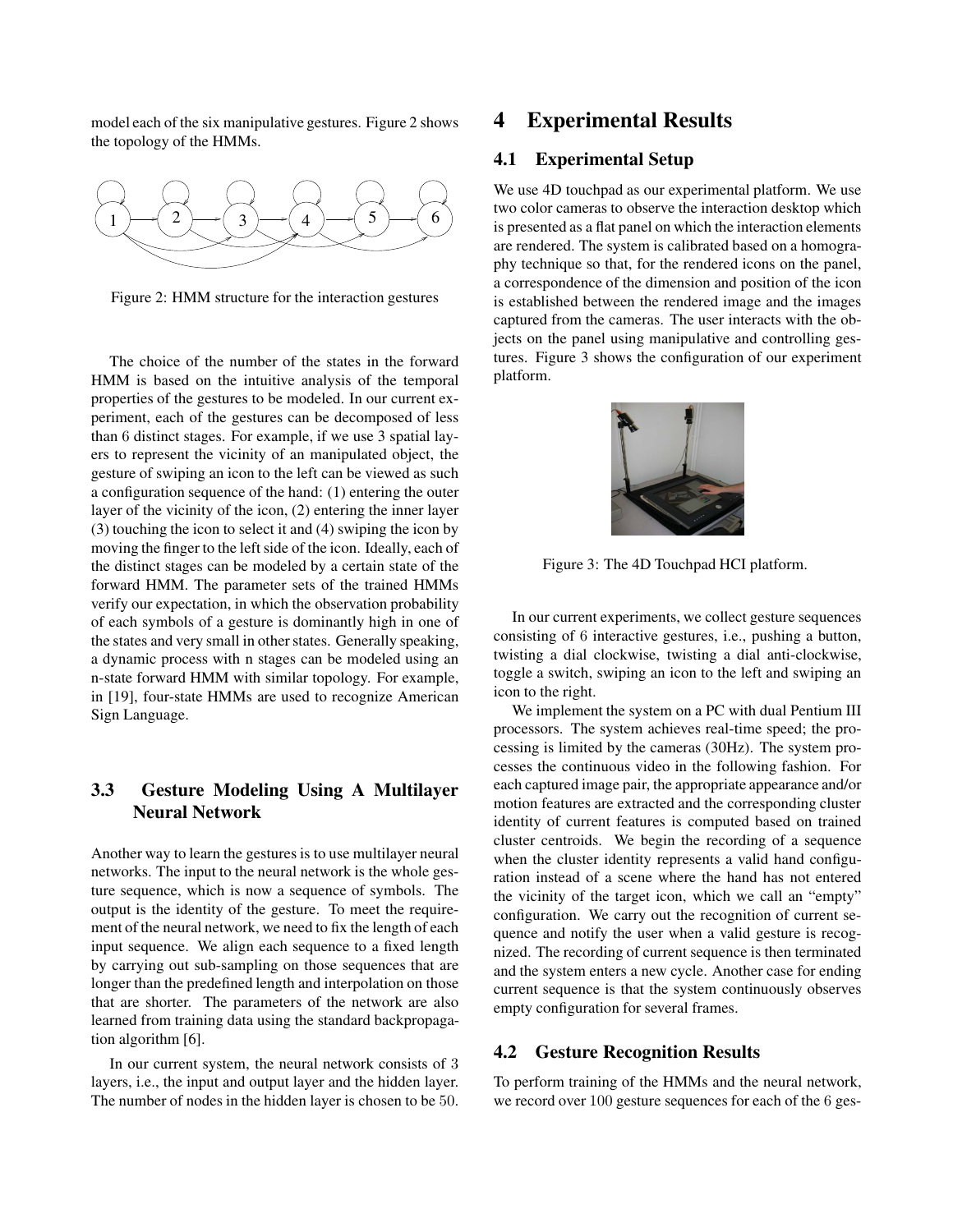tures. A separate test set contains over 70 sequence of each gesture.

We carry out the training and testing on several feature sets. These different sets are characterized by the dimensionality of our 3D gesture volume described in Section 2 and different combination of the appearance and motion cues.

- 1. **Appearance Only**  $(5 * 5 * 5 = 125-D)$ 
	- In this set, we only use the appearance feature with the dimensionality as  $5 * 5 * 5 = 125$ . We carry out the K-means on the training set of these features using 8 cluster centers.
- 2. **Appearance Only** (10 ∗ 10 ∗ 10 = 1000-D) Similar to the first set. But the dimensionality of the appearance feature is  $10 * 10 * 10 = 1000$ .
- 3. **Motion Only**  $(10 * 10 * 10 = 1000-D)$ 
	- We compute the motion feature by taking the difference between two 1000-D appearance vectors. We use 15 cluster centers to represent the cluster structure.
- 4. **Concatenation of Appearance and Motion** In this set, we concatenate the 125-D appearance feature with the 1000-D motion vector to form a 1125-D vector. We carry out the K-means on this appearancemotion feature set using 18 clusters.
- 5. **Combination of Appearance** (125-D) **and Motion** We carry out K-means on the 125-D appearance feature and 1000-D motion features separately. Then each frame is represented as a 2-D discrete vector containing both the appearance cluster identity and motion cluster character.
- 6. **Combination of Appearance** (1000-D) **and Motion** Similar to the previous setting except that we use the 1000-D appearance feature.

We perform the training and testing on these sets for the HMM models and the neural network. For the neural network, we align each gesture sequence to the fixed length of 20. For the HMM models, we also carry out comparison experiments between using the same aligned sequences as the neural network and applying the raw unaligned sequence. Table 1 shows the gesture recognition results for all the feature sets and both gesture models. For each model we report both the recognition accuracy on the training set and that on the test set.

The results show that aligning the sequences to the same length improves the recognition accuracy. It can also be seen that the motion feature alone seems to perform slightly worse than those with appearance cues. However, combining appearance features with the motion features achieves the best recognition accuracy for our current gesture set.

Table 1: Gesture recognition results for different feature spaces

| Set           | <b>HMM</b>  | <b>NN</b>  | Unaligned              |
|---------------|-------------|------------|------------------------|
|               | 99.5 99.5   | 100.0 98.8 | 99.4 99.4              |
|               | 99.5 100.0  | 98.4 94.4  | 98.4 98.0              |
| $\mathcal{R}$ | 98.4 98.1   | 97.7 86.3  | 97.9 98.8              |
|               | 98.9 99.0   | 98.9 87.7  | $\overline{96.7}$ 96.1 |
| .5            | 100.0 100.0 | 100.0 96.6 | 98.2 97.3              |
|               | 99.8 99.8   | 99.8 97.1  | 99.2 99.5              |

Another interesting comparison between the HMM model and neural network shows that our multilayer neural network tends to over-train on the feature sets. The neural network model achieves equivalent or higher accuracy on the training set as the HMM model, but perform worse on the test set. During the training of the HMMs, the Baum-Welch algorithm runs for less than 5 iterations before the overall system entropy reaches a local minimum. While during the neural network training process, the backpropagation algorithm typically runs for over 1000 iterations. We stop the the procedure when the decrease of the output error between consecutive runs is lower than a threshold, which is typically a very small number such as 0*.*00001.

Alternatively, one could stop the backpropagation algorithm interactively by measuring the performance on a validation set after each iteration and halting the training process if the classification on this validation set degenerates. However, we choose a fixed threshold to preserve the generality of the method and keep the training process automatic.

We also compare the gesture modeling using HMM based on the raw sequences and those using collapsed sequences. Each raw sequence containing a gesture is packed in such a way that we only record a symbol if it is different to its previous one. In essence, we only record the order of the appearance of each feature, excluding the duration in the original temporal sequence. This is similar to the rulebased and state-based gesture modeling [2, 22]. Table 2 shows the gesture recognition results based on the datasets of collapsed sequences.

Table 2: Gesture recognition results for collapsed sequences

| Ocstare recognition results for comapsea seq |          |             |  |
|----------------------------------------------|----------|-------------|--|
| <b>Feature Sets</b>                          | Training | <b>Test</b> |  |
| Appearance(125-D)                            | 89.3%    | 88.8%       |  |
| Appearance(1000-D)                           | 88.3%    | 86.1%       |  |
| $Motion(1000-D)$                             | 98.4%    | 96.6%       |  |
| Concatenation                                | 90.8%    | 89.0%       |  |
| Combination 1                                | 94.2%    | 96.8%       |  |
| Combination 2                                | 99.8%    | 98.8%       |  |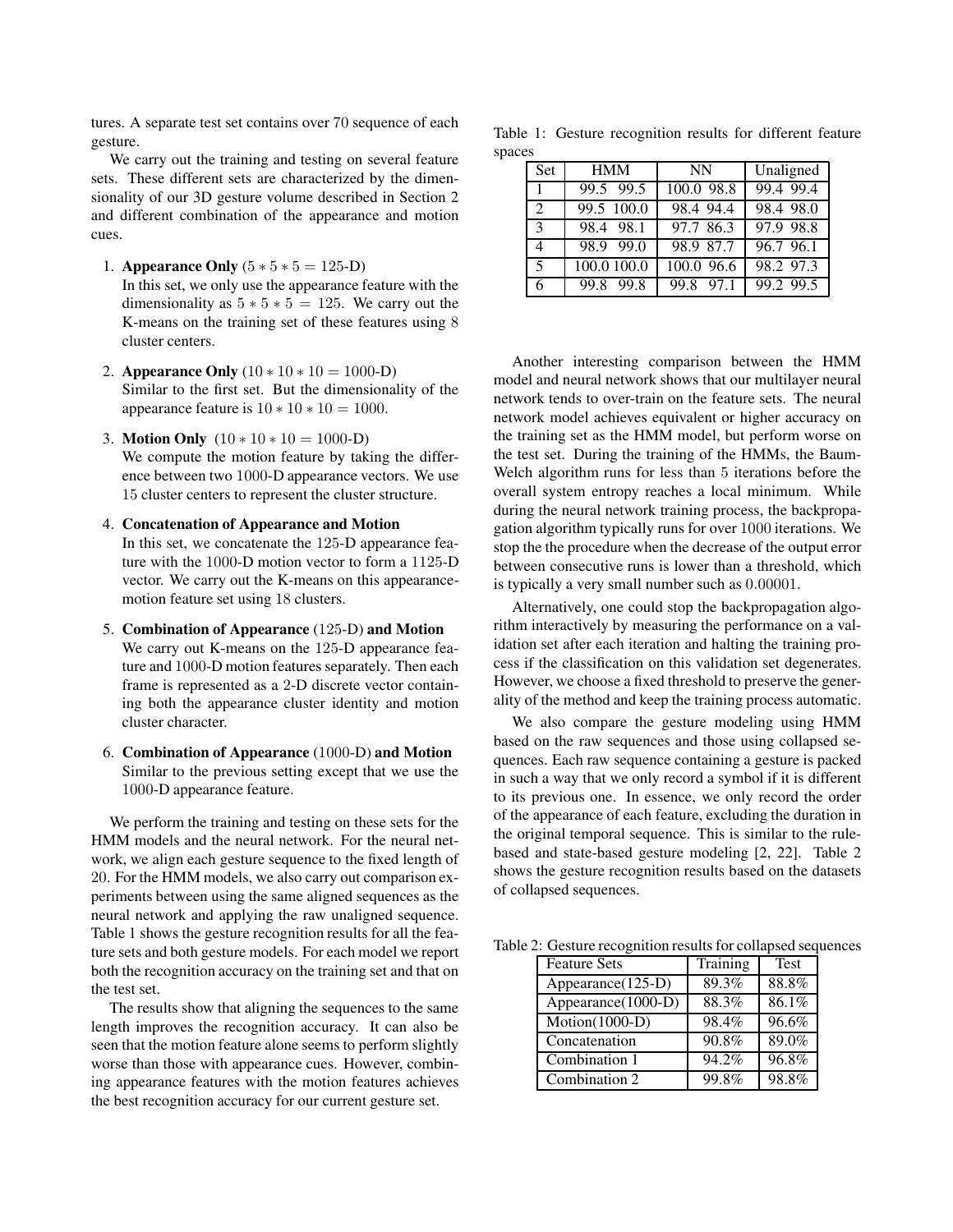Compared to the results using raw sequences, the gesture recognition using collapsed sequences perform slightly worse. Still, for the combination of the appearance and the motion features, this scheme of gesture modeling based only on key frames achieves very good recognition performance.

# **5 Conclusions**

In this paper we present a novel real-time 3D gesture recognition system that combines the 3D appearance of the hand and the motion dynamics of the gesture to classify manipulative and controlling gestures. Instead of tracking the user's hand, we capture the 3D appearance of the local volume around the manipulation subject. Motion is computed as the difference of the appearance feature between frames. We reduce the dimensionally of the 3D feature by employing unsupervised learning. We implement a real-time system based on the 4D touchpad platform and test the system using two different approaches to model the temporal gestures, i.e., forward HMMs and multilayer neural networks. By combining the appearance and motion cues, both HMM models and the neural network achieves an recognition accuracy of over 96%. The proposed scheme is a flexible and efficient way to capture the 3D visual cues in a local neighborhood around the object. The experiment results show that these local appearance and motion features capture the necessary visual cues to recognize different manipulative gestures.

Our future research will address more complex gestures, such as those gestures involving two hands. In our current experiment setup, the manipulated objects lie on a 2D plane. We intend to perform experiments on objects with 3D volume, such as a cube on a desktop. We also plan to investigate other ways to model the gesture dynamics, such as HMMs that achieve mimimal classification errors.

# **Acknowledgments**

This material is based upon work supported by the National Science Foundation under Grant No. 0112882. Any opinions, findings, and conclusions or recommendations expressed in this material are those of the author(s) and do not necessarily reflect the views of the National Science Foundation.

### **References**

[1] Vassilis Athitsos and Stan Sclaroff. Estimating 3D Hand Pose from a Cluttered Image. In *Computer Vision and Pattern Recognition*, volume 2, pages 432–439, 2003.

- [2] Aaron Bobick and Andrew Wilson. A State-based Approach to the Representation and Recognition of Gesture. *IEEE Transactions on Pattern Analysis and Machine Intelligence*, 19(12):1325–1337, 1997.
- [3] Jason J. Corso, Darius Burschka, and Gregory D. Hager. The 4DT: Unencumbered HCI With VICs. In *Proceedings of CVPRHCI*, 2003.
- [4] James Davis and Aaron Bobick. The Representation and Recognition of Action Using Temporal Templates. In *Computer Vision and Pattern Recognition*, pages 928–934, 1997.
- [5] Jonathan Deutscher, Andrew Blake, and Ian Reid. Articulated Body Motion Capture by Annealed Particle Filtering. *Computer Vision and Pattern Recognition*, 2, 2000.
- [6] Richard Duda, Peter Hart, and David Stork. *Pattern Classification*. John Wiley and Sons, Inc, 2001.
- [7] Graham D. Finlayson, James Crowley, and Bernt Schiele. Comprehensive Colour Image Normalization. In *Proceedings of the European Conference on Computer Vision*, number 1, pages 475–490, 1998.
- [8] D. Gavrila. The visual analysis of human movement: a survey. *Computer Vision and Image Understanding*, 73:82–98, 1999.
- [9] Theo Gevers. Color based object recognition. *Pattern Recognition*, 32(3):453–464, 1999.
- [10] Frederick Jelinek. Statistical Methods for Speech Recogni*tion*. MIT Press, 1999.
- [11] S. Malassiotis, N. Aifanti, and M. Strintzis. A Gesture Recognition System Using 3D Data. In *Proceedings of the First International Symposium on 3D Data Processing Visualization and Transmisssion*, pages 190–193, 2002.
- [12] Kenji Oka, Yoichi Sato, and Hideki Koike. Real-Time Fingertip Tracking and Gesture Recognition. *IEEE Computer Graphics and Applications*, 22(6):64–71, 2002.
- [13] Vasu Parameswaran and Rama Chellappa. View Invariants for Human Action Recognition. In *Computer Vision and Pattern Recognition*, volume 2, pages 613–619, 2003.
- [14] F. Quek. Unencumbered Gesture Interaction. *IEEE Multimedia*, 3(3):36–47, 1996.
- [15] Lawrence Rabiner. A Tutorial on Hidden Markov Models and Selected Applications in Speech Recognition. *Proceedings of the IEEE*, 77(2):257–286, 1989.
- [16] Aditya Ramamoorthy, Namrata Vaswani, Santanu Chaudhury, and Subhashi Banerjee. Recognition of Dynamic Hand Gestures. *Pattern Recognition*, 36:2069–2081, 2003.
- [17] J.M. Rehg and T. Kanade. Visual tracking of high DOF articulated structures: An application to human hand tracking. In *Computer Vision – ECCV '94*, volume B, pages 35–46, 1994.
- [18] Christopher Rwen, Ali Azarbayejani, Trevor Darrell, and Alex Paul Pentland. Pfinder: Real-time tracking of the Human Body. *IEEE Transactions on Pattern Analysis and Machine Intelligence*, 19(7):780–784, 1997.